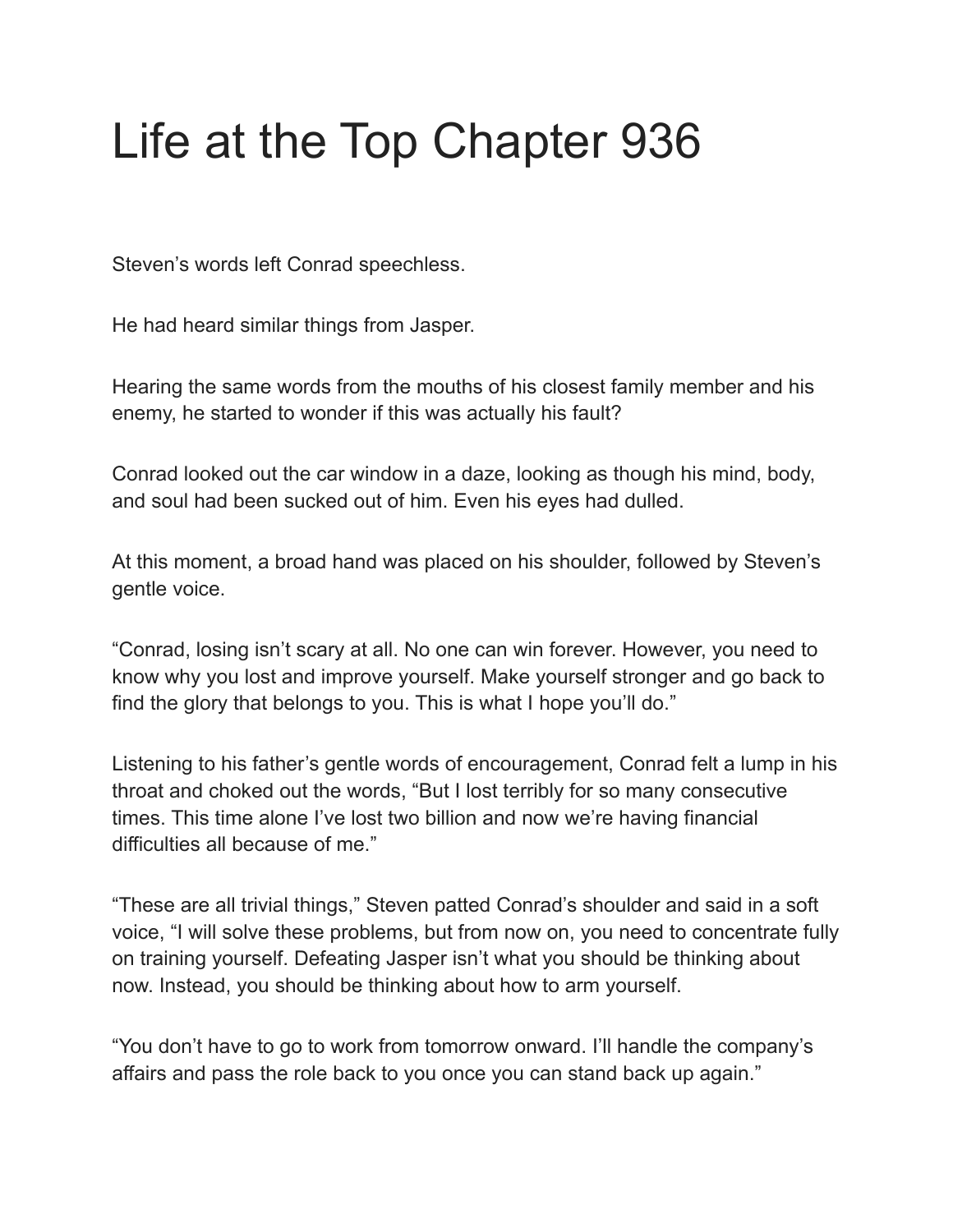"I'm sorry, Dad."

"I told you, you're my son. You don't have to apologize."

…

Though dangerous, Henry's injury was just a superficial injury. In just two days, this brat was already leaping up and down, chasing Jasper down to ask about the big gift.

"F\*ck, I took a knife for you. You won't be so despicable as to lie to me, right?"

In the brightly lit ward, Henry widened his eyes and stared at Jasper, looking extremely wary.

Jasper said lazily, "Why should I lie to you? If I say there's a gift for you, then there'll be a gift. However, this isn't the time yet. When you've recovered from your injury, then it'll be about time.

Henry waved his arms around and said, "I recovered a long time ago. If it weren't for those stupid doctors, I would've been discharged long ago."

"They're doing it for your own good and you're calling them stupid? People like you deserve to be thrown to the side of the road. No one will bother you there," Jasper said grumpily.

Henry leaned back on the hospital bed, crossed his legs casually, and twitched his mouth, saying, "They're doing it for my own good? They're doing it for a living and I know that better than anyone else."

"Whatever the reason, you still have to listen to the doctors. You'll only be discharged when they allow you to be discharged."